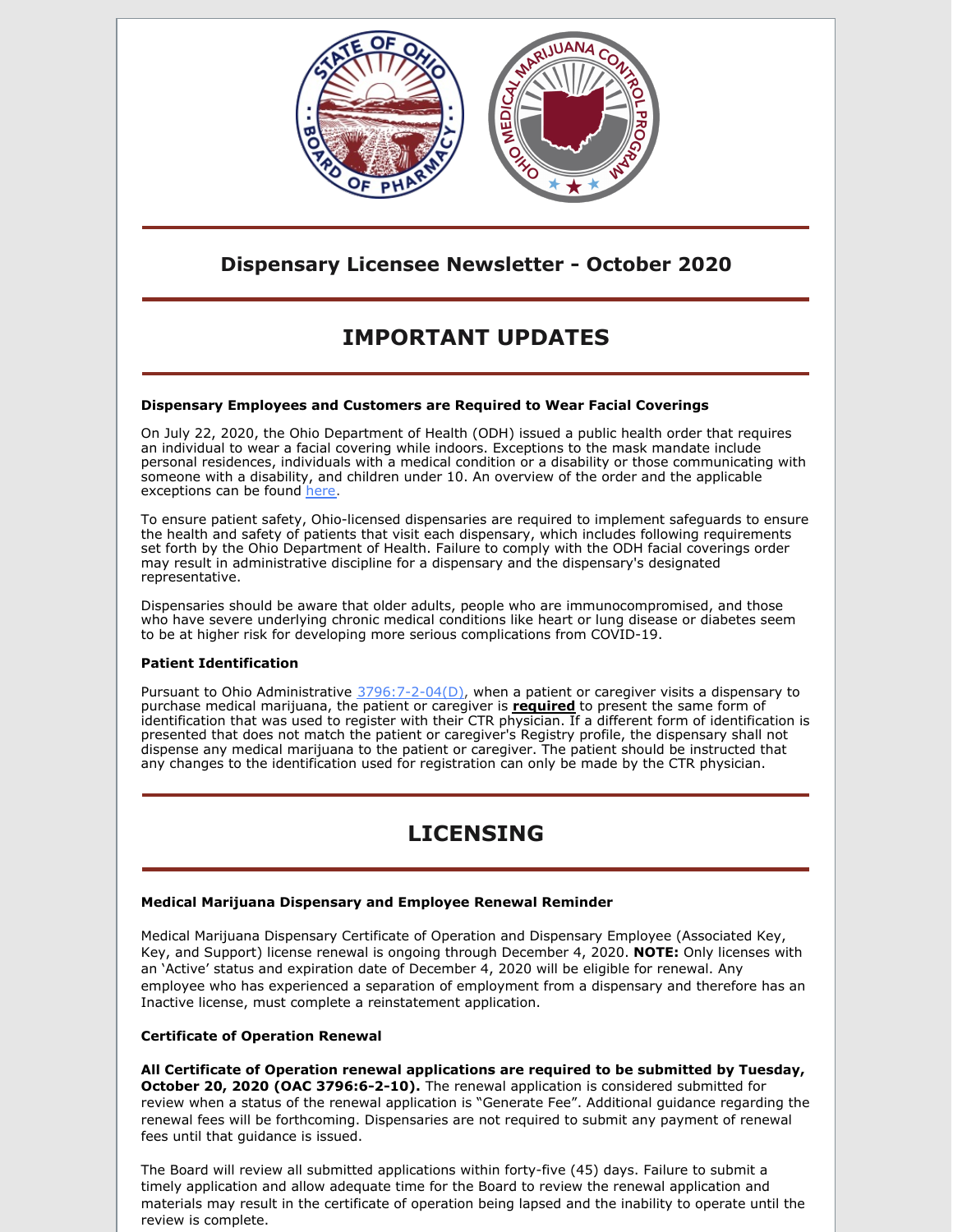The entity will receive notice of any missing or incomplete information. Please note, any delays in providing information to complete the renewal application will delay the processing of the renewal application. The entity will receive notification via email when the certificate is renewed.

A step-by-step guide on the Certificate of Operation renewal application can be found [here](https://gcc01.safelinks.protection.outlook.com/?url=https%3A%2F%2Fmedicalmarijuana.ohio.gov%2FDocuments%2FLicenseeResources%2FDispensary%2520Licensee%2520Resources%2FDispensary%2520%26%2520Employee%2520License%2520Renewal%2FeLicense%2520Guide%2520-%2520Dispensary%2520-%2520Certificate%2520of%2520Operation%2520Renewal%2520Application.pdf&data=04%7C01%7Cgrant.miller%40pharmacy.ohio.gov%7C1982a067370c48ef4e8508d871e1315e%7C50f8fcc494d84f0784eb36ed57c7c8a2%7C0%7C1%7C637384559298449826%7CUnknown%7CTWFpbGZsb3d8eyJWIjoiMC4wLjAwMDAiLCJQIjoiV2luMzIiLCJBTiI6Ik1haWwiLCJXVCI6Mn0%3D%7C1000&sdata=NXddtAqOaBQ3ELIDNVhPfiYQP8w16uwgxMqhc2qg9cc%3D&reserved=0).

#### **Dispensary Employee License Renewal**

All dispensary employee licenses for associated key employees, key employees, and support employees will be eligible for renewal through December 4, 2020. All renewal applications, materials, and payment must be submitted via eLicense Ohio. Failure to submit a timely renewal will result in the employee license expiring and the inability to work in a licensed dispensary.

The renewal fees for dispensary employee licenses are as follows:

- Associated Key Employee \$500.00
- $\bullet$  Key Employee \$250.00
- Support Employee \$100.00
- eLicense System Transaction Fee (all license types) \$3.50

#### **All payments must be made with Visa, MasterCard, or Discover via eLicense Ohio.**

A step-by-step guide on the dispensary employee renewal applications can be found [here](https://gcc01.safelinks.protection.outlook.com/?url=https%3A%2F%2Fmedicalmarijuana.ohio.gov%2FDocuments%2FLicenseeResources%2FDispensary%2520Licensee%2520Resources%2FDispensary%2520%26%2520Employee%2520License%2520Renewal%2FeLicense%2520Guide%2520-%2520Dispensary%2520Employee%2520Renewal%2520Application.pdf&data=04%7C01%7Cgrant.miller%40pharmacy.ohio.gov%7C1982a067370c48ef4e8508d871e1315e%7C50f8fcc494d84f0784eb36ed57c7c8a2%7C0%7C1%7C637384559298459782%7CUnknown%7CTWFpbGZsb3d8eyJWIjoiMC4wLjAwMDAiLCJQIjoiV2luMzIiLCJBTiI6Ik1haWwiLCJXVCI6Mn0%3D%7C1000&sdata=IiPOKA28qEzdj4GdPiLNlyXyQmzWS6g%2B9ZvRREuejw0%3D&reserved=0).

### **COMPLIANCE**

#### **Non-Medicated Products**

The Board has received notice of dispensaries receiving "non-medicated" products from processors for the purpose of allowing a patient to sample/consume onsite. Processors are licensed to manufacture medical marijuana, not commercial food intended for consumption by registered patients. Therefore, dispensaries are prohibited from receiving and accepting such products.

Agents have expressed their concerns that the Board and dispensaries are unable to verify the "nonmedicated" products have not been cross contaminated with medical marijuana products.

Please review the following rules:

#### **3796:6-3-22(E) Prohibitions**

(H) No food or beverages shall be consumed on the premises of a dispensary, except that complimentary non-alcoholic beverages may be available for patients and caregivers who are at the dispensary. Licensed dispensary employees shall be authorized to consume food and non-alcoholic beverages in designated employee break areas. No medical marijuana shall be accessed, stored, possessed, or administered in designated employee break areas.

#### **3796:6-3-22(E) Prohibitions**

(E) No dispensary shall sell anything other than authorized medical marijuana, medical marijuana products, medical marijuana devices, and advertising materials authorized pursuant to rule 3796:6- 3-24 of the [Administrative](http://codes.ohio.gov/oac/3796:6-3-24) Code.

#### **3719.01 (Definitions – Controlled Substance Regulations)**

(U) "Sale" includes delivery, barter, exchange, transfer, or gift, or offer thereof, and each transaction of those natures made by any person, whether as principal, proprietor, agent, servant, or employee.

For additional information related to the sale of commercial foods, dispensary staff may also review the Department of Agriculture and U.S. Federal Food and Drug Administration rules related to nonmedicated products.

### **DISPENSARY OPERATIONS**

**Continuing Education Deadline Approaching**